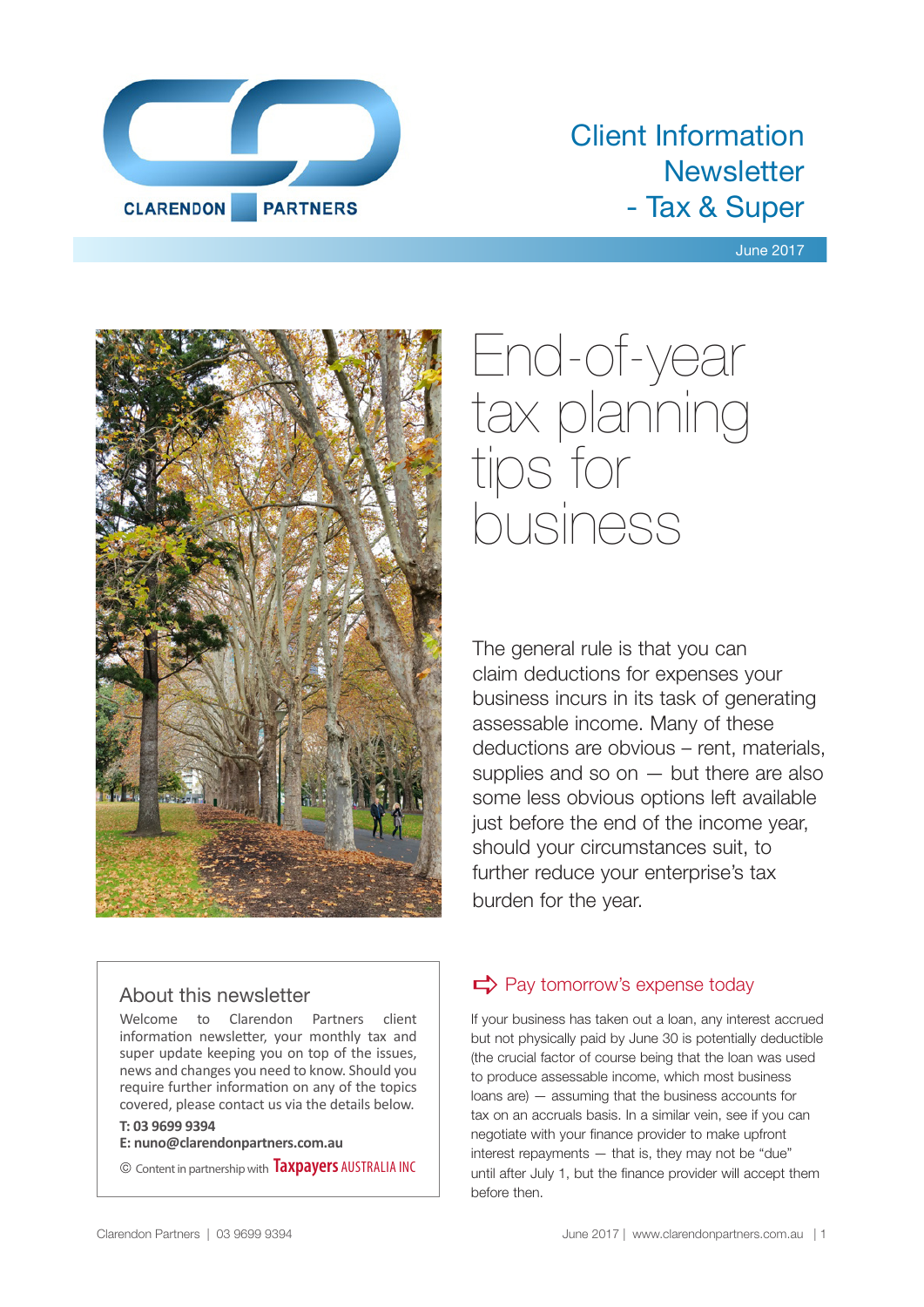#### End-of-year tax planning tips for business *cont*

In a related tip, it is a fact of life that many sole traders fund some business activities through their personal credit card or a personal loan. Because the interest costs are not being incurred under the business name, but in the name of the business owner, many operators have unfortunately assumed that a deduction cannot be claimed.

But remember — a sole trader's business and nonbusiness activities are all dealt with under the taxpayer's personal income for tax purposes. So qualifying business expenses will be deductible even if you used your personal credit card instead of your business one.

# $\Rightarrow$  Capital gain shuffle

Capital losses can be offset against, and therefore reduce, taxable capital gains that you may make on selling other assets. So if your business is due to sell some assets that will realise a capital loss, try to crystallise these losses before June 30.

If however the sale will produce a capital gain, delay crystallising this gain until the 2017-18 income year so that you will have a full fiscal year to get in place options to offset that gain with capital losses or revenue expenses. It may even be worthwhile for you to sell an underperforming asset, and realise a loss, if this suits your CGT circumstances.

And remember, as a general rule the "CGT event" for a disposal occurs at contract date — this could help in your planning if you sell an asset where settlement and/ or payment takes place in 2017-18 but the contract is executed in 2016-17.

## $\Rightarrow$  Appreciate depreciation

Getting a tax deduction for the wear and tear and loss of value on business assets that are used to derive assessable income is a stalwart of the business tax regime, so a review of your enterprise's depreciation schedule is always prudent. Any number of opportunities can be discovered, including the ability to scrap and write-off amounts of redundant assets, reassess remaining effective lives, or allocate assets to a low value pool.

This is important for this and next tax year as the \$20,000 instant asset write-off has been extended until June 30, 2018 (subject to legislation passing). It will thereafter revert to \$1,000 (notwithstanding possible further changes in next year's Federal Budget).

# $\Rightarrow$  Trading stock isn't always standard

Taking into account the changed value of your trading stock over an income year can affect the resulting taxable income. But as you can have a choice of how that valuation is arrived at  $-$  that is, cost, market selling, or replacement value (or even a lower value due to obsolescence) — the end result may allow you to either bring forward deductions or alternatively increase taxable income if you have sufficient deductions to use up for the 2016-17 year.

And remember, each item of trading stock can be valued differently for tax purposes. Ask for our help should you need guidance.

# $\Rightarrow$  Silk purse from a sow's ear

Another unfortunately not uncommon fact of business life is that some amounts owed to you sitting on the balance sheet are not likely to ever be paid. Now is the best time of year to re-consider these amounts, and decide if any are legitimate bad debts, and therefore able to be written off and be transformed into a tax deduction.

To this end, it could pay to go back through your outstanding invoices to find potential bad debt candidates and write them off before June 30. However the ATO has rules regarding bad debt deductions — call our office for more details.

# $\Rightarrow$  A bonus from staff bonuses

Businesses that account for tax on an accruals basis are entitled to claim a tax deduction for an expense in the year in which the business has committed to the liability. If you have committed to pay employees end-of-year bonuses, the accrued expense can be claimed as a tax deduction even though it is physically paid next financial year.

A company can also claim director bonuses in the year the expense is accrued in the same way (directors are classified as employees). For a company to claim a deduction for a director or employee bonus without physically paying the money, the company must, before the end of the financial year, commit to the payment of a specific amount. The amount need not be quantified but the calculation methodology must be fixed (for example, a formula based on profits or revenue amounts yet to be finalised). The commitment should be documented (such as minutes of a directors' meeting).

*continued*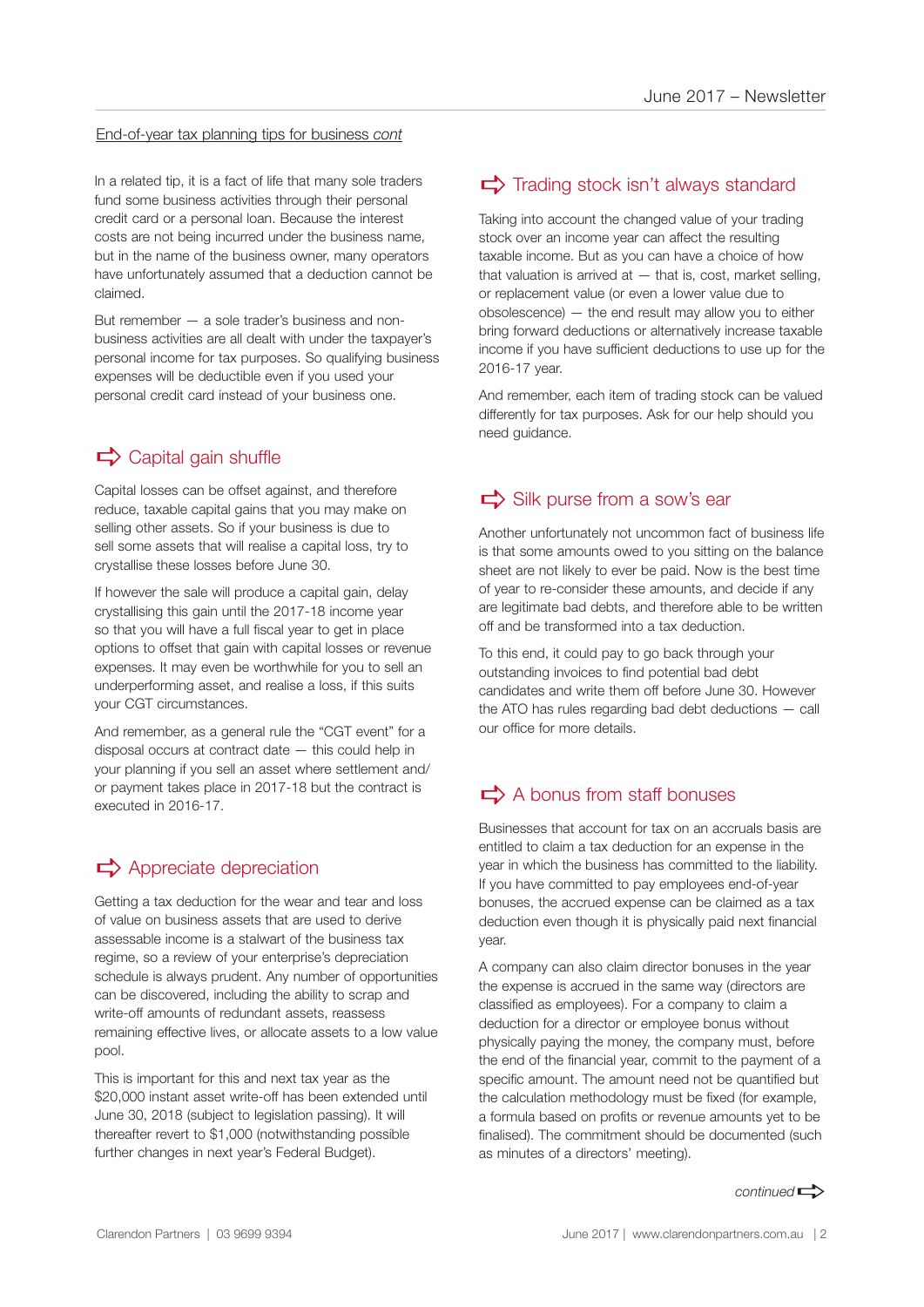End-of-year tax planning tips for business *cont*

## $\Rightarrow$  Remember the concessions

Parliament has finally passed most of the business tax relief package announced in the last Federal Budget, but with some amendments. The legislation brings into effect the following changes for SME businesses:

- Progressive cuts to the company tax rate:
	- The tax rate will be progressively reduced to 27.5% from 2016-17 to 2018-19 for companies that are carrying on a business and have an aggregated turnover of less than \$50 million.
	- The 27.5% rate for those entities will be progressively cut to 25% by 2026-27.
- An increase to the small business entity threshold from 2016-17:
	- The aggregated turnover threshold for access to most small business tax concessions will be \$10 million, with the exception of the below concessions.
		- The threshold for the small business income tax offset will be \$5 million.
		- The threshold for the small business CGT concessions will remain at \$2 million.

And a reminder that the small business income tax offset rate for unincorporated enterprises for 2016-17 has gone up to 8%, and will stay at that rate until 2023-24. It will then double to 16% by 2026-27 (the offset will remain capped at \$1,000 a year however).

A summary of concessions available for small business and eligible thresholds (from July 1, 2016) is laid out in the table below.

# $\Rightarrow$  Soak up those losses

There may be a case to offset prior year losses against current year income, however for companies and trusts the ability to do so can be subject to certain conditions (the carry forward loss rules). These include the continuity of ownership test and the same business test for a company.

See the accompanying article on the next page of this newsletter "What is a tax loss, and how can it be turned to good use?" And of course ask us to consult with you should this seem applicable.

| Summary of concessions available for small business and eligible thresholds (from 1 July 2016) |                                        |                                         |                                               |                     |                                           |                           |                                                            |
|------------------------------------------------------------------------------------------------|----------------------------------------|-----------------------------------------|-----------------------------------------------|---------------------|-------------------------------------------|---------------------------|------------------------------------------------------------|
| Aggregated<br>annual<br>turnover                                                               | \$20,000<br>instant asset<br>write-off | Small<br>business<br>CGT<br>concessions | Small<br>business<br>restructure<br>roll-over | Company<br>tax cuts | Small<br>business<br>income tax<br>offset | Small<br>business<br>pool | Immediate<br>deduction<br>for certain<br>start-up<br>costs |
| $<$ \$2 $m$                                                                                    | Yes                                    | Yes                                     | Yes                                           | Yes                 | Yes                                       | Yes                       | Yes                                                        |
| $<$ \$5 $m$                                                                                    | Yes                                    | No.                                     | Yes                                           | Yes                 | Yes                                       | Yes                       | Yes                                                        |
| $<$ \$10 $m$                                                                                   | Yes                                    | <b>No</b>                               | Yes                                           | Yes                 | <b>No</b>                                 | Yes                       | Yes                                                        |

This information has been prepared without taking into account your objectives, financial situation or needs. Because of this, you should, before acting on this information, consider its appropriateness, having regard to your objectives, financial situation or needs. Liability limited by a scheme approved under professional standards legislation (other than for acts or omissions of financial services licensees).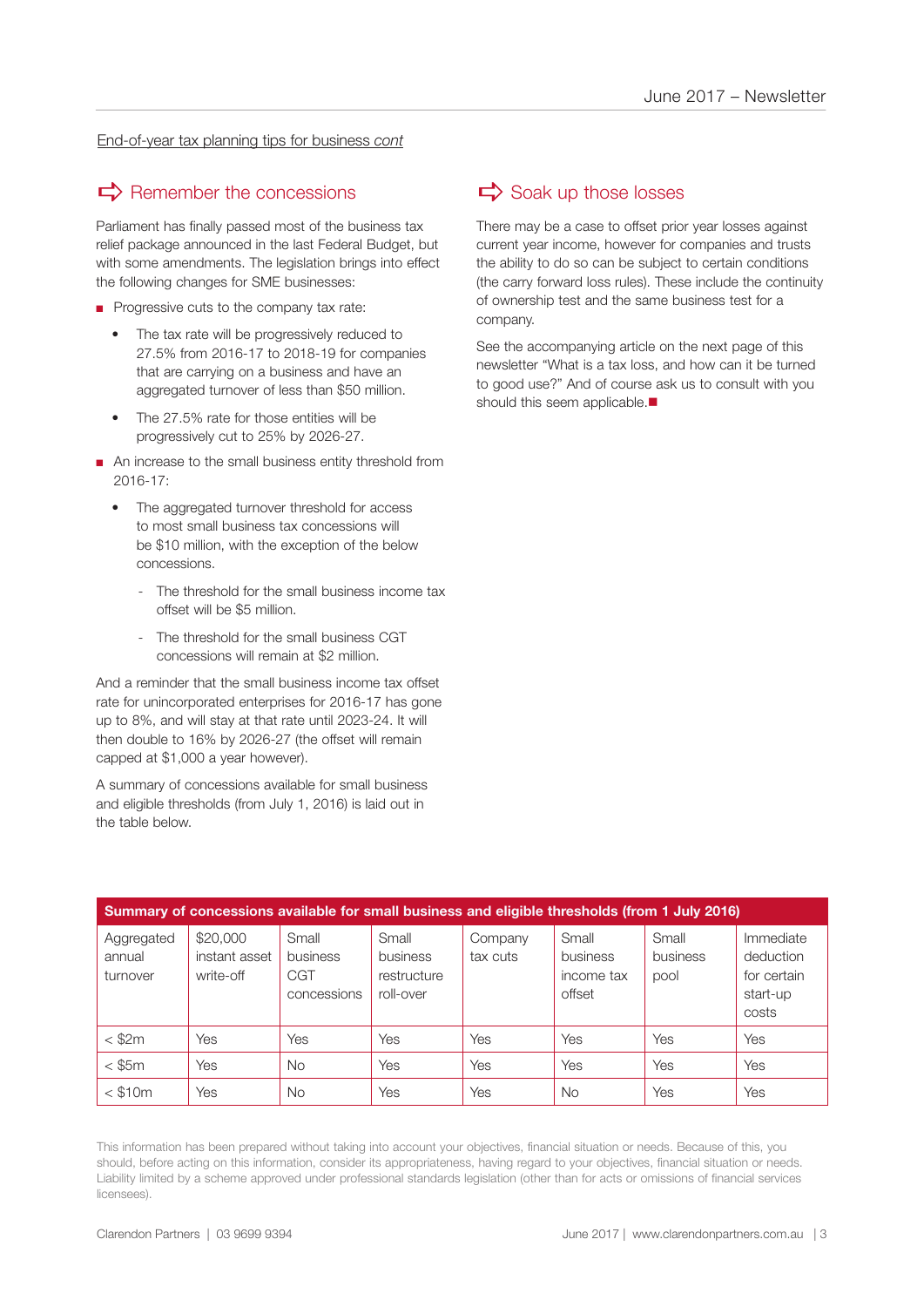# What is a tax loss, and how can it be turned to good use?

You generally make a tax loss when the total deductions that can be claimed for a financial year exceed the total of assessable and net exempt income for the year.

If you operate a business that makes a loss you can generally carry forward that loss and claim a deduction for it in a future year. If you're a sole trader or in a partnership, you may be able to claim business losses by offsetting them against your other personal income (such as investment income) in the same income year.

Only sole traders or individual partners in a partnership who meet one of the non-commercial losses requirements (see next page) can offset business losses against other income (such as salary or investment income) in the same income year.

If you do not meet any of these requirements, or if you operate through a company or a trust, you can still carry it forward to future years. If your business makes a profit in a following year, you can offset the deferred loss against that profit.

Note that a tax loss is different from a capital loss. A capital loss occurs when you dispose of a capital asset for less than its tax cost base. A capital loss can only be offset against any capital gains in the same income year or carried forward to offset against future capital gains – it cannot be offset against income of a revenue nature.

Your business structure can affect how you can claim tax losses. For example, companies can generally choose the year in which they claim a deduction for a carried forward tax loss. This can be useful as it means, for example, that a company can choose not to utilise prior year losses in a particular year in order to pay sufficient tax to be able to distribute franked dividends. However, if you operate as a sole trader, partnership or trust, you cannot choose the year or years in which you claim a deduction for your prior-year tax losses.

#### SOLE TRADERS

Individuals can generally carry forward a tax loss indefinitely, but must claim it at the first opportunity (that is, the first year that there is taxable income). You cannot choose to hold on to losses to offset them against future income if they can be offset against the current year's income.

Carried forward tax losses are offset first against any net exempt income (such as pension income, government allowances and so on) and only then against assessable income. Losses must be claimed in the order in which they were incurred.  $control \implies$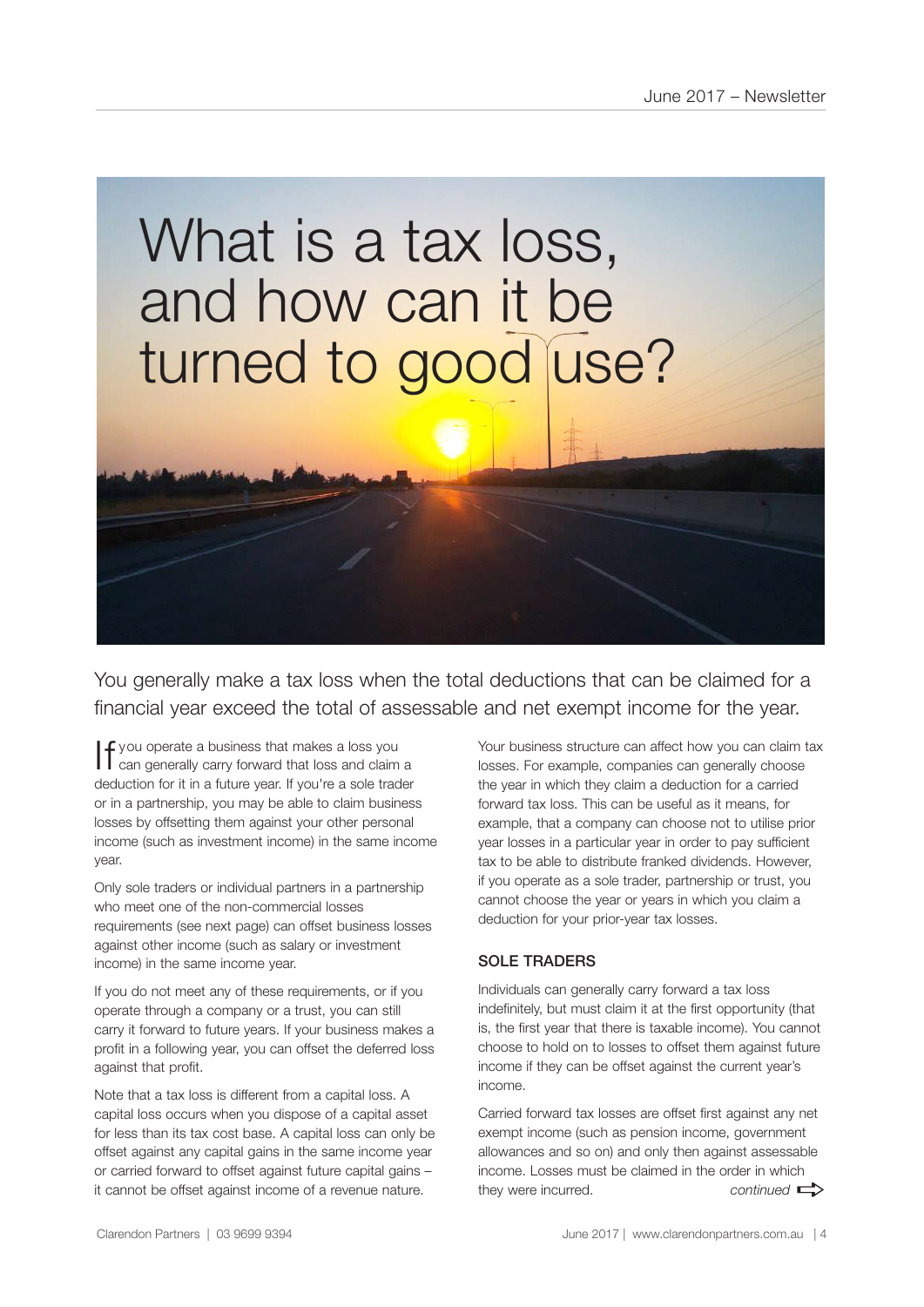#### What is a tax loss, and how can it be turned to good use? *cont*

#### NON-COMMERCIAL LOSSES

If you're in business as an individual, either alone or in a partnership, and your business makes a loss, you must check the non-commercial loss rules to see if you can offset the loss against your income from other sources, such as wages.

You can ask us about the non-commercial loss rules, but briefly these rules dictate that you can't claim a loss for a business that is little more than a hobby or lifestyle choice (based on the legal tests, not on your intentions). Even if it has business-like characteristics, if it is unlikely to ever make a profit and doesn't have a significant commercial purpose or character, you generally can't offset the loss against your other income.

In these cases, if you are thinking of ramping up your efforts and are sure you will make a profit in the future, you might decide to defer the loss until you realise that profit from the business.

The non-commercial business loss requirements are:

- your business is a primary production business or a professional arts business and you make less than \$40,000 (excluding any net capital gains) in an income year from other sources
- your income for non-commercial business loss purposes is less than \$250,000, and either
	- your assessable business income is at least \$20,000 in the income year
	- your business has produced a profit in three out of the past five years (including the current year)
	- your business uses, or has an interest in, real property worth at least \$500,000, and that property is used on a continuing basis in a business activity (this test excludes your private residence and adjacent land)
	- your business uses certain other assets (excluding motor vehicles) worth at least \$100,000 on a continuing basis.

If you fail all of the tests but you believe that you should be allowed to claim the loss due to special circumstances, you can apply to the ATO for the "Commissioner's discretion" to apply, which would allow you to utilise the loss (we can help you with this application).

#### **COMPANIES**

Companies can carry forward a tax loss indefinitely, and use it when they choose, provided that since the loss was incurred they have either:

- maintained the same majority ownership and control, or
- carried on the same business once the ownership test is failed.

If there is a change of ownership or control of a company during an income year and the company does not maintain the same business, it must work out its taxable income and tax loss. In broad terms, a company in this situation has both a taxable income and a tax loss for the same year. In some circumstances, the loss may be carried forward and used in later years, subject to the usual restrictions.

Also note that with tax losses, you must keep proper records relating to your tax affairs for at least five years. If you use information from those records in a later tax return, you may have to keep records for longer. So, if you carry forward a tax loss, you must keep the records until the end of any period of review for the income tax return in which the loss is fully deducted. $\blacksquare$ 

Certain deductions that would otherwise be allowable cannot be claimed as deductions where doing so would give rise to a tax loss. They are:  $\overline{a}$ 

- payments of pensions, gratuities or retirement allowances to employees, former employees, or their dependents
- gifts or contributions made to deductible gift recipients
- **payments made under conservation** covenants, and
- personal superannuation contributions.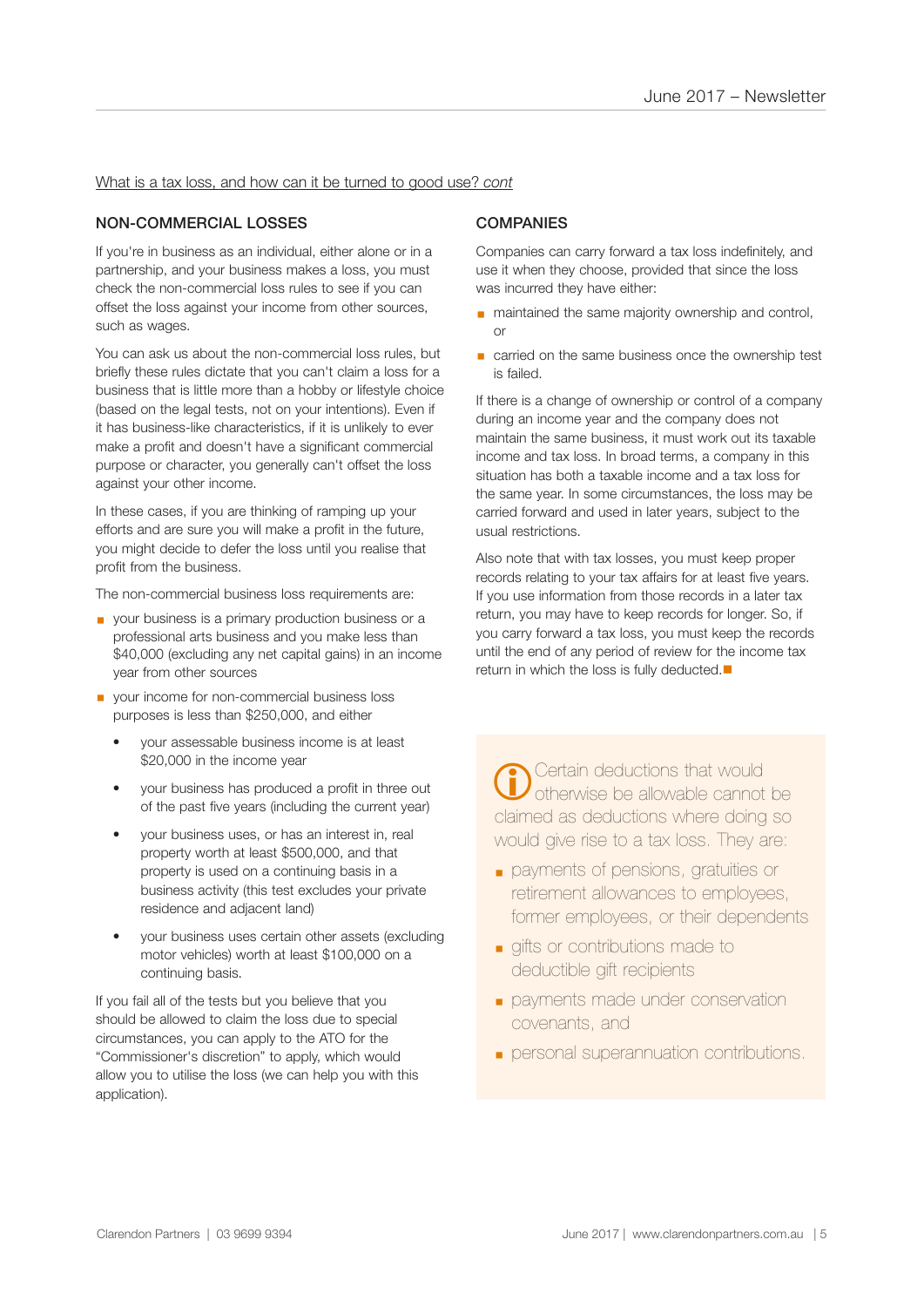# **The transitional CGT relief measure and your SMSF**



ransitional capital gains tax (CGT) relief is temporary relief available to all complying superannuation funds, not just SMSFs, for certain CGT assets that would otherwise give rise to a taxable capital gain through the necessary efforts to comply with the new transfer balance cap and new conditions to be applied to transition to retirement income streams (TRIS).

Upon the introduction of the transfer balance cap, effective July 1, 2017, it is expected that some SMSF trustees will need to scale back existing pensions so that the super fund's members do not exceed their transfer balance cap, which is \$1.6 million for the 2017-18 financial year.

If CGT assets are sold to enable the commutation and withdrawal from existing pensions, then the current law will apply to these disposals and the transitional CGT relief is of no relevance.

Conversely, if a fund member decides to commute a portion of their superannuation interest that currently is in the pension phase back into the accumulation phase, then the transitional CGT relief will be relevant. This is because investment earnings, including capital gains, are taxable in the accumulation phase.

Additionally, from July 1, 2017, income from assets supporting a TRIS will not be eligible for an exemption from income tax on earnings, so the CGT relief provisions will be relevant for superannuation fund members receiving a TRIS.

Essentially, the transitional CGT relief ensures any capital gains that might arise as a result of superannuation fund members complying with the transfer balance cap or because of a TRIS losing the tax exemption will continue to receive concessional treatment.

### **The application of CGT relief**

Trustees can choose to apply temporary CGT relief if they hold the asset throughout the period November 9, 2016 to June 30, 2017 (the "pre-commencement period"), and must do so before they are required to lodge the fund's 2016-17 tax return. Assets purchased or sold during the pre-commencement period are not eligible for relief.

Applying CGT relief will:

- reset the cost base of an asset to its market value (this is where trustees reallocate or re-proportion assets from retirement phase to accumulation phase). The market value would be determined under the ATO's valuation guidelines for SMSFs on the date of the asset transfer, or June 30, 2017 where assets are re-apportioned
- defer a capital gain that arises when resetting the cost base for re-proportioning assets where you use the proportionate method.

If a trustee has been using the segregated method, and either continues to use it or switches to the proportionate method, an asset must cease being a segregated current pension asset at a time during the "pre-commencement period" to be eligible for relief. The capital gain or loss for that asset will then be entirely disregarded.

An asset ceases to be a segregated current pension asset when:

- it is transferred out of the pool of segregated current pension assets; or
- the trustee makes and records an election to switch to the proportionate method.

The ATO has published a Law Companion Guideline on the relief measures, and we are happy to provide you with a link to this and discuss your options.  $\blacksquare$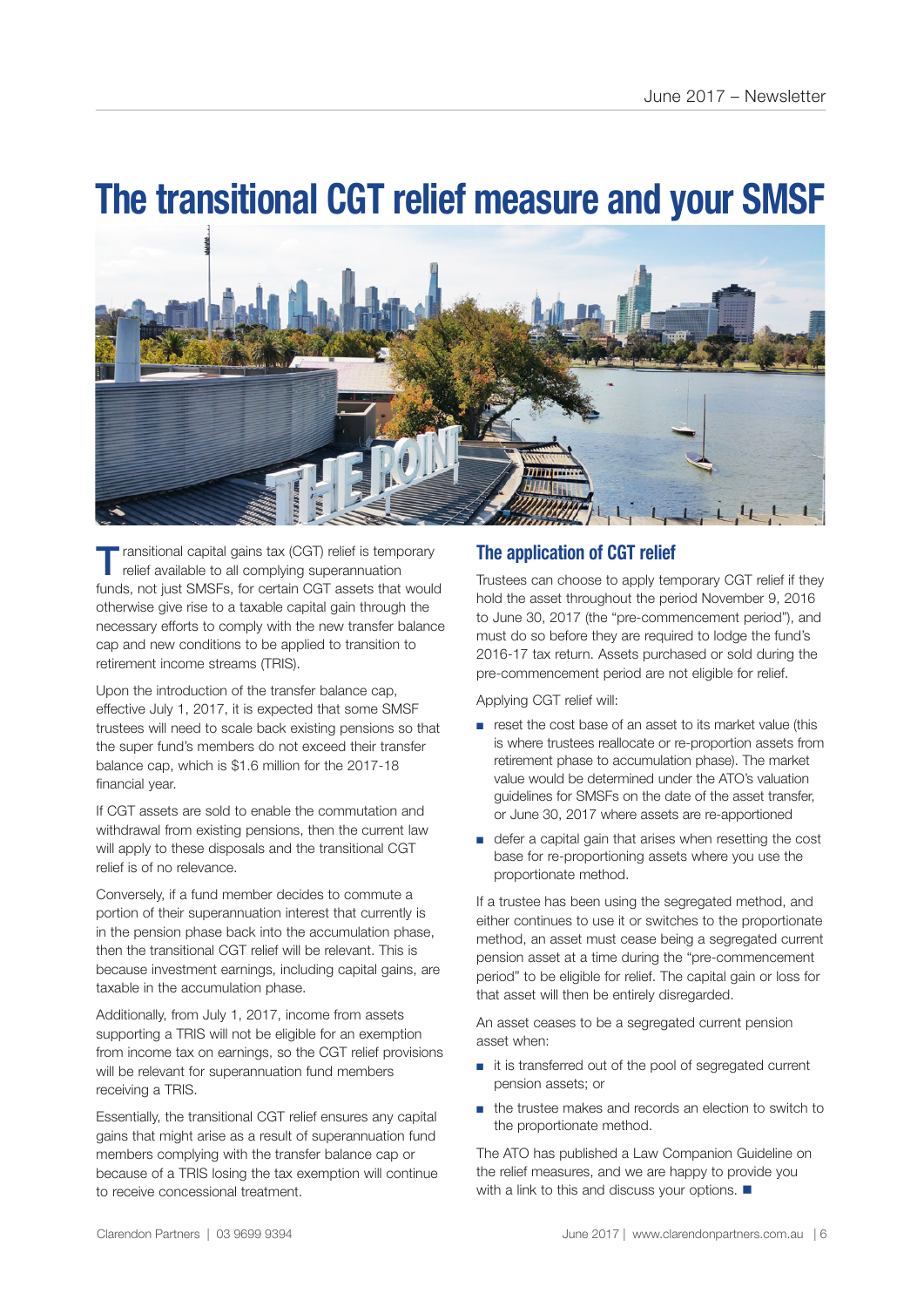# **Q: WHO IS ASSESSABLE ON INTEREST INCOME?**

#### A: THOSE WHO "BENEFIT"

It is a fairly well-established and welcome act for an aunt or uncle or of course a parent to start a savings account for a new addition to the family. It is not so common however, to factor in the taxation obligations that may arise from this generosity.

A young child may not be able to reach the buttons at the ATM, but they can certainly have bank accounts in their own name. Naturally it is a child's guardian who will manage their financial matters, and therefore a parent may operate a savings account on behalf of their child.

For taxation however, while the account may be in the child's name, the underlying tax principle that prevails is that investment income (in this case, the bank account's interest) is assessable to the person who beneficially owns the money (not necessarily who legally owns it).

The tax rules in operation here are not limited to children's saving accounts, but it is a scenario that is useful in describing the principles at work. In fact, the Taxation Commissioner has recently issued guidance that consolidates previous rulings and determinations in relation to not just children's savings accounts but also monetary gifts to a child, joint bank accounts, and joint signatories to a bank account.

In each situation, it has been determined that interest income on a bank account is assessable to the person or persons who beneficially own the money in the account.

#### TAX RATES FOR MINORS

The ATO and other government agencies determine a "minor" to be those under the age of 18, however some people are surprised to find out that the tax rates that can be applied to the "unearned" (that is, passive) income of such young taxpayers can seem so punitive.

For minors, the tax free threshold is a mere \$416. Between \$417 and \$1,307 the rate is set at 68% (66% after June 30, 2017, when the Temporary Budget Repair levy expires). From \$1,308, the top (adult) marginal rate applies.



But the reason for the seemingly harsh rates has little to do with punishing the kids and more to do with the behaviour of the older generation. These rates (and other measures, such as the exceptions dealt with below) were introduced to stop or discourage adults from channelling a portion of their income through their child's bank account, thus taking advantage of lower marginal and effective tax rates for themselves.

#### EXCEPTED INCOME, EXCEPTED PERSONS

There are, of course, exceptions. Broadly, the income derived by minors is taxed at a punitive rate unless the minor is an "excepted" person or the income is "excepted" income (so called as these are an exception from the minors tax regime).

An "excepted person" is a minor who is any of the following (with special conditions to be met):

- a full time worker
- a person with a disability, or
- a person with a double orphan pension.

"Excepted income" includes:

- employment income
- taxable pensions or payments from Centrelink or the Department of Veterans' Affairs